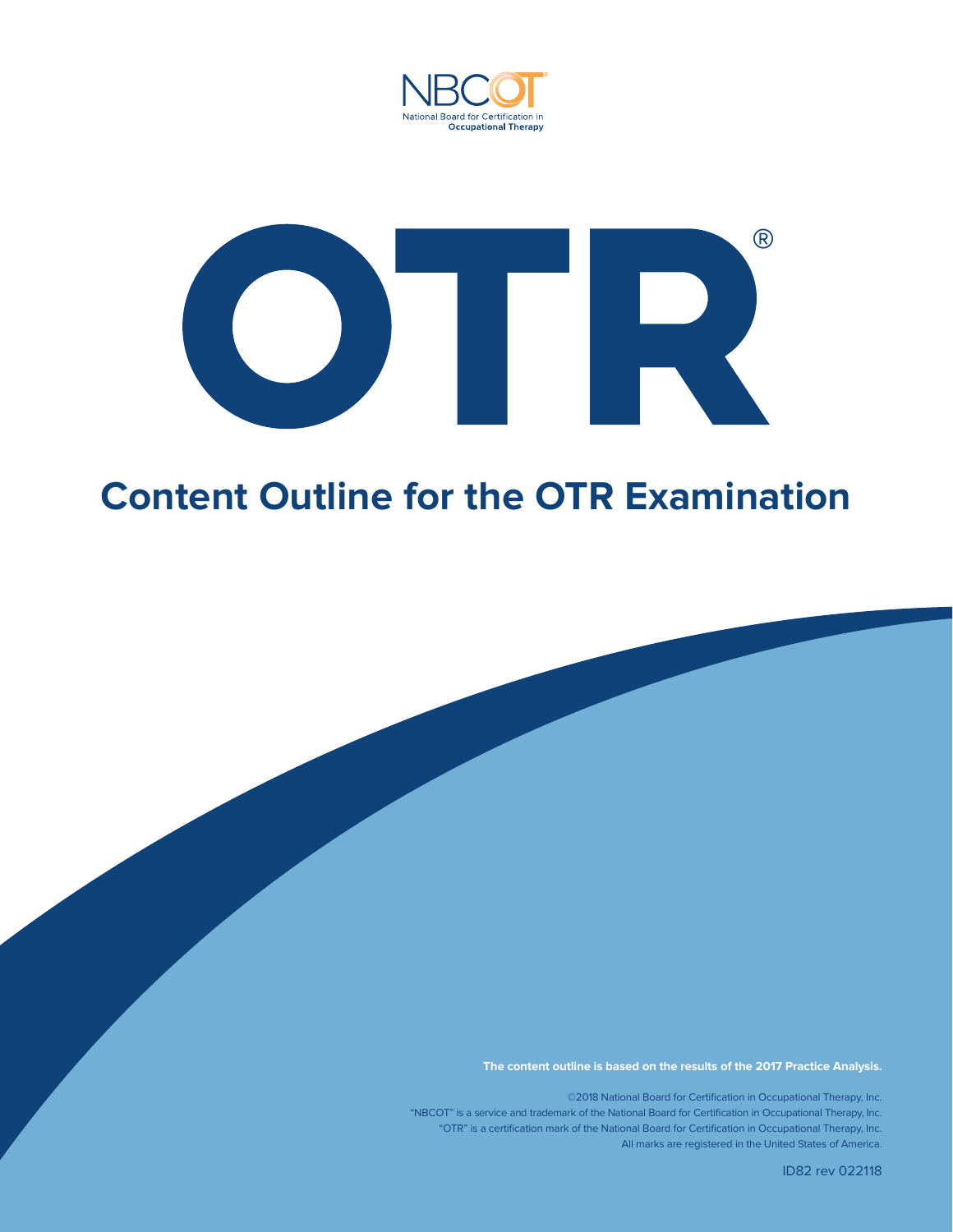## **Content Outline for the OTR Examination**

**OTR DOMAIN DESCRIPTIONS % OF EXAM**

| <b>DOMAIN</b><br>01 | <b>EVALUATION AND ASSESSMENT</b><br>Acquire information regarding factors that influence<br>occupational performance on an ongoing basis throughout<br>the occupational therapy process.                       | 25% |
|---------------------|----------------------------------------------------------------------------------------------------------------------------------------------------------------------------------------------------------------|-----|
| <b>DOMAIN</b><br>02 | <b>ANALYSIS AND INTERPRETATION</b><br>Formulate conclusions regarding client needs and priorities<br>to develop and monitor an intervention plan throughout the<br>occupational therapy process.               | 23% |
| <b>DOMAIN</b><br>03 | <b>INTERVENTION MANAGEMENT</b><br>Select interventions for managing a client-centered<br>plan throughout the occupational therapy process.                                                                     | 37% |
| <b>DOMAIN</b>       | <b>COMPETENCY AND PRACTICE MANAGEMENT</b><br>Manage professional activities of self and relevant others<br>as guided by evidence, regulatory compliance, and standards<br>of practice to promote quality care. | 15% |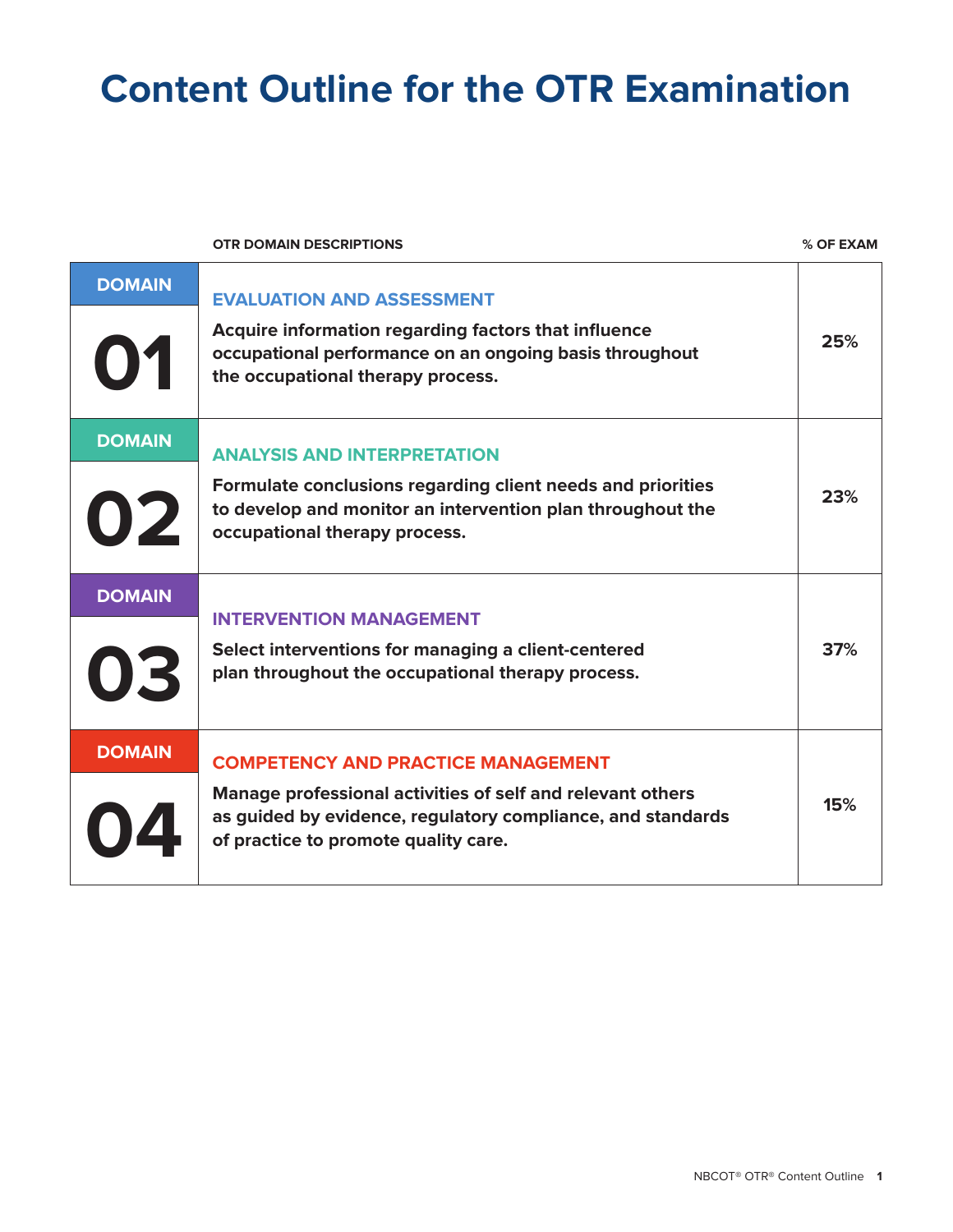# **Validated Domain, Task, Knowledge Statements for the OTR Examination**

### **DOMAIN**

#### **EVALUATION AND ASSESSMENT**

**Acquire information regarding factors that influence occupational performance on an ongoing basis throughout the occupational therapy process.** 

| <b>Task 0101</b> | Identify the influence of development; body functions and body structures;<br>and values, beliefs, and spirituality on a client's occupational performance. |                                                                                                                   |
|------------------|-------------------------------------------------------------------------------------------------------------------------------------------------------------|-------------------------------------------------------------------------------------------------------------------|
|                  | <b>KNOWLEDGE OF:</b>                                                                                                                                        |                                                                                                                   |
|                  | 010101                                                                                                                                                      | Impact of typical development and aging on occupational performance,<br>health, and wellness across the life span |
|                  | 010102                                                                                                                                                      | Expected patterns, progressions, and prognoses associated with<br>conditions that limit occupational performance  |
|                  | 010103                                                                                                                                                      | Impact of body functions, body structures, and values, beliefs,<br>and spirituality on occupational performance   |

**Task 0102 Acquire information specific to a client's functional skills, roles, culture, performance context, and prioritized needs through the use of standardized and non-standardized assessments and other available resources in order to develop and update the occupational profile.**

| <b>KNOWLEDGE OF:</b> |                                                                                                                                                                                                       |  |
|----------------------|-------------------------------------------------------------------------------------------------------------------------------------------------------------------------------------------------------|--|
| 010201               | Resources for acquiring information about the client's current condition<br>and occupational performance                                                                                              |  |
| 010202               | Administration, purpose, indications, advantages, and limitations of<br>standardized and non-standardized screening and assessment tools                                                              |  |
| 010203               | Internal and external factors influencing a client's meaningful<br>engagement in occupation related to typical habits, roles, routines,<br>and rituals, and the level and type of assistance required |  |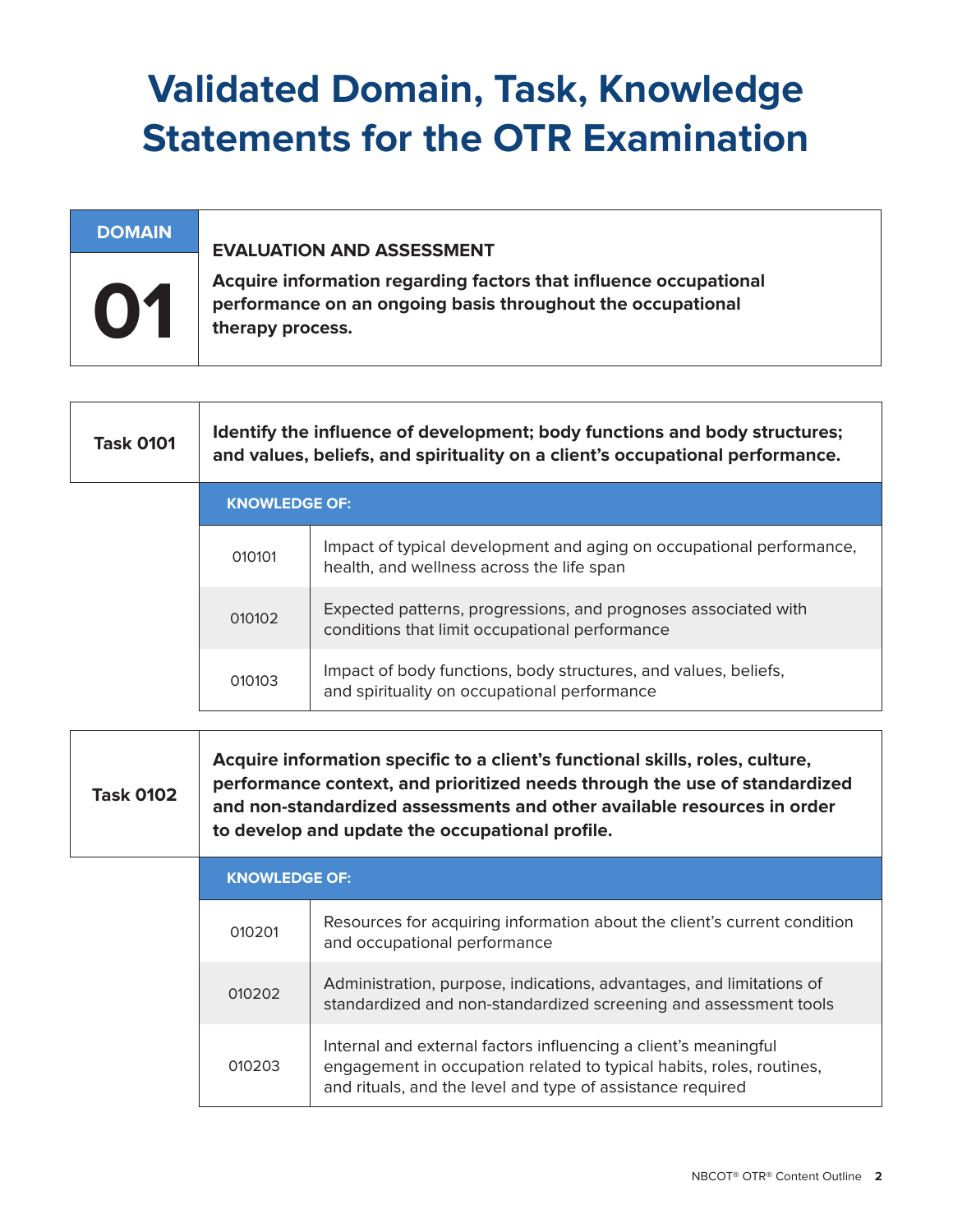| <b>Task 0103</b> | Determine the influence of task demands and contexts on occupational<br>performance through the application of theoretical constructs within<br>the practice setting. |                                                                                                                                                                                                |
|------------------|-----------------------------------------------------------------------------------------------------------------------------------------------------------------------|------------------------------------------------------------------------------------------------------------------------------------------------------------------------------------------------|
|                  | <b>KNOWLEDGE OF:</b>                                                                                                                                                  |                                                                                                                                                                                                |
|                  | 010301                                                                                                                                                                | Therapeutic application of theoretical approaches, models of practice,<br>and frames of reference that quide intervention in a variety of practice<br>contexts and environments                |
|                  | 010302                                                                                                                                                                | Task analysis in relation to a client's performance skills, the occupational<br>profile, practice setting, stage of occupational therapy process, areas<br>of occupation, and activity demands |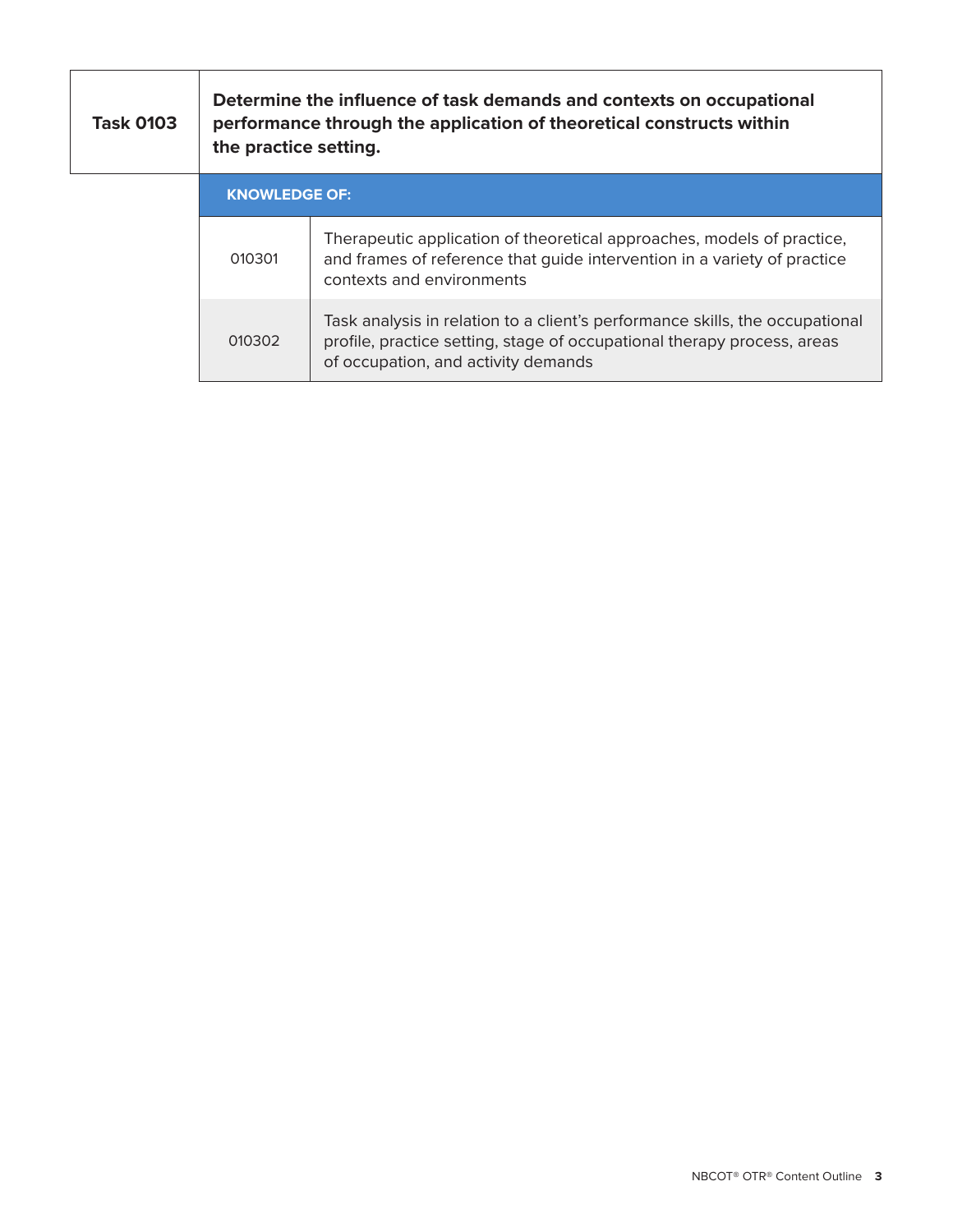| <b>DOMAIN</b> |                                                                                                                                                                                               |
|---------------|-----------------------------------------------------------------------------------------------------------------------------------------------------------------------------------------------|
| 02            | <b>ANALYSIS AND INTERPRETATION</b><br>Formulate conclusions regarding client needs and priorities to develop and<br>monitor an intervention plan throughout the occupational therapy process. |
|               |                                                                                                                                                                                               |

#### **Task 0201 Synthesize assessment results and information obtained about the client's current condition and context with client needs and priorities to determine eligibility for services consistent with the objectives of the initial referral to develop a client-centered intervention plan.**

| <b>KNOWLEDGE OF:</b> |                                                                                                                                                                                                                                                                                                                   |  |
|----------------------|-------------------------------------------------------------------------------------------------------------------------------------------------------------------------------------------------------------------------------------------------------------------------------------------------------------------|--|
| 020101               | Interpretation and analysis of quantitative assessments designed<br>to measure specific client factors and performance skills                                                                                                                                                                                     |  |
| 020102               | Integration of qualitative data collected from interviews, observation,<br>and assessment of the social and physical environments, valued<br>activities, necessary occupations, and priorities                                                                                                                    |  |
| 020103               | Integration of screening and assessment results with the client<br>occupational profile, client condition, expected outcomes, and level<br>of service delivery to guide critical decision-making for determining<br>eligibility for services, prioritizing needs, and identifying a targeted<br>intervention plan |  |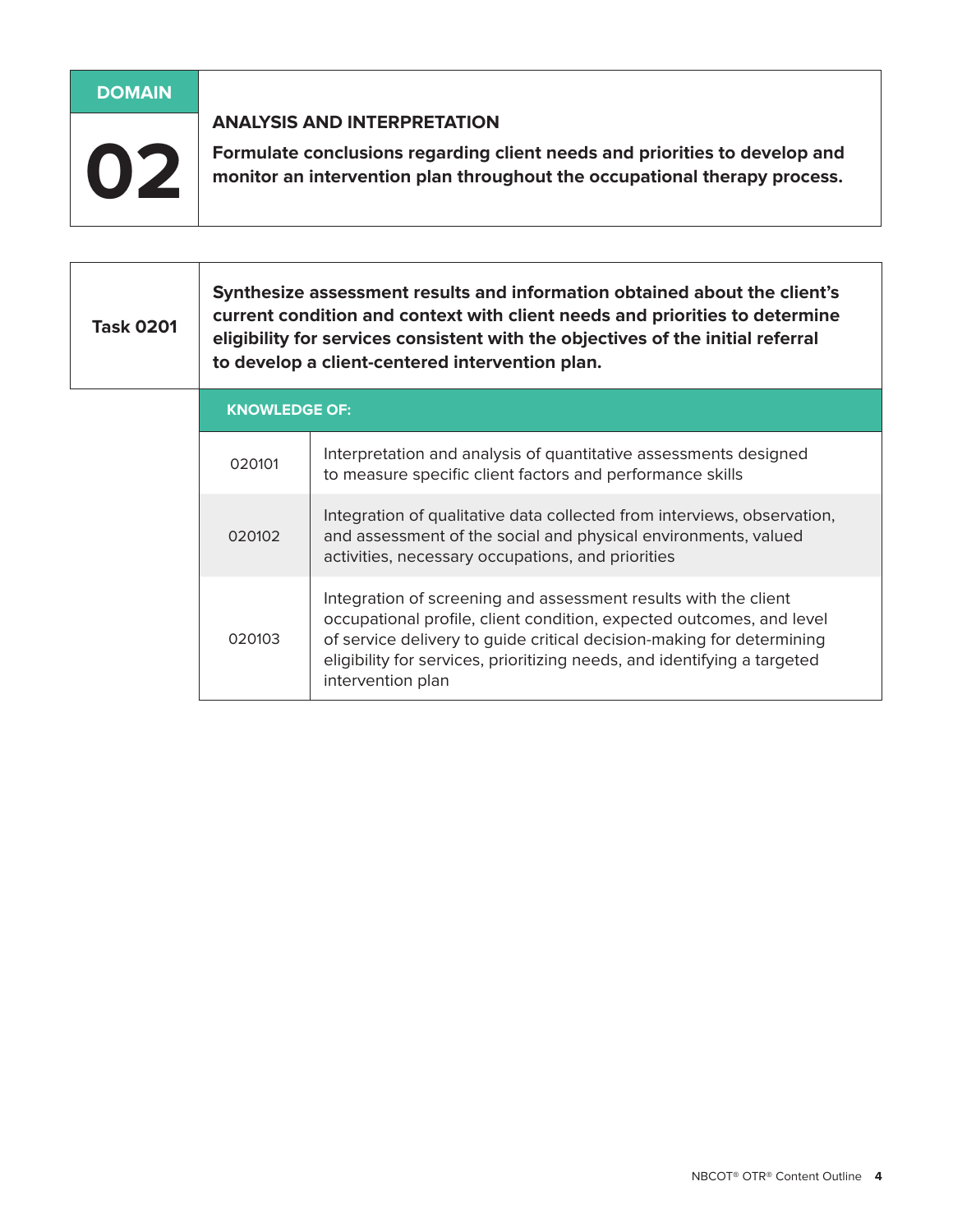| <b>Task 0202</b> | Collaborate with the client, the client's relevant others, occupational therapy<br>colleagues, and other professionals and staff by using a culturally sensitive,<br>client-centered approach and therapeutic use of self to manage occupational<br>therapy services guided by evidence and principles of best practice. |                                                                                                                                                                                                                                                                                                                                                           |
|------------------|--------------------------------------------------------------------------------------------------------------------------------------------------------------------------------------------------------------------------------------------------------------------------------------------------------------------------|-----------------------------------------------------------------------------------------------------------------------------------------------------------------------------------------------------------------------------------------------------------------------------------------------------------------------------------------------------------|
|                  | <b>KNOWLEDGE OF:</b>                                                                                                                                                                                                                                                                                                     |                                                                                                                                                                                                                                                                                                                                                           |
|                  | 020201                                                                                                                                                                                                                                                                                                                   | Characteristics and functions of interprofessional teams for<br>coordinating client care and providing efficient and effective programs<br>and services consistent with specific core competencies, expertise,<br>unique contributions, team roles, and context of the organization                                                                       |
|                  | 020202                                                                                                                                                                                                                                                                                                                   | Management of collaborative client-centered intervention plans,<br>Individualized Education Program plans, and transition plans based<br>on client skills, abilities, and expected outcomes in relation to available<br>resources, level of service delivery, and frequency and duration<br>of intervention                                               |
|                  | 020203                                                                                                                                                                                                                                                                                                                   | Prioritization of intervention goals and activities based on client needs,<br>wants, developmental skills, abilities, progress, and expected outcomes<br>in relation to level of service delivery as well as frequency and duration<br>of intervention                                                                                                    |
|                  | 020204                                                                                                                                                                                                                                                                                                                   | Strategies used for assessing and addressing health literacy to enhance<br>non-verbal and verbal interactions with a client and relevant others in<br>order to promote positive health behaviors, enable informed decisions,<br>maximize safety of care delivery, and promote carry-over of the<br>intervention to support positive intervention outcomes |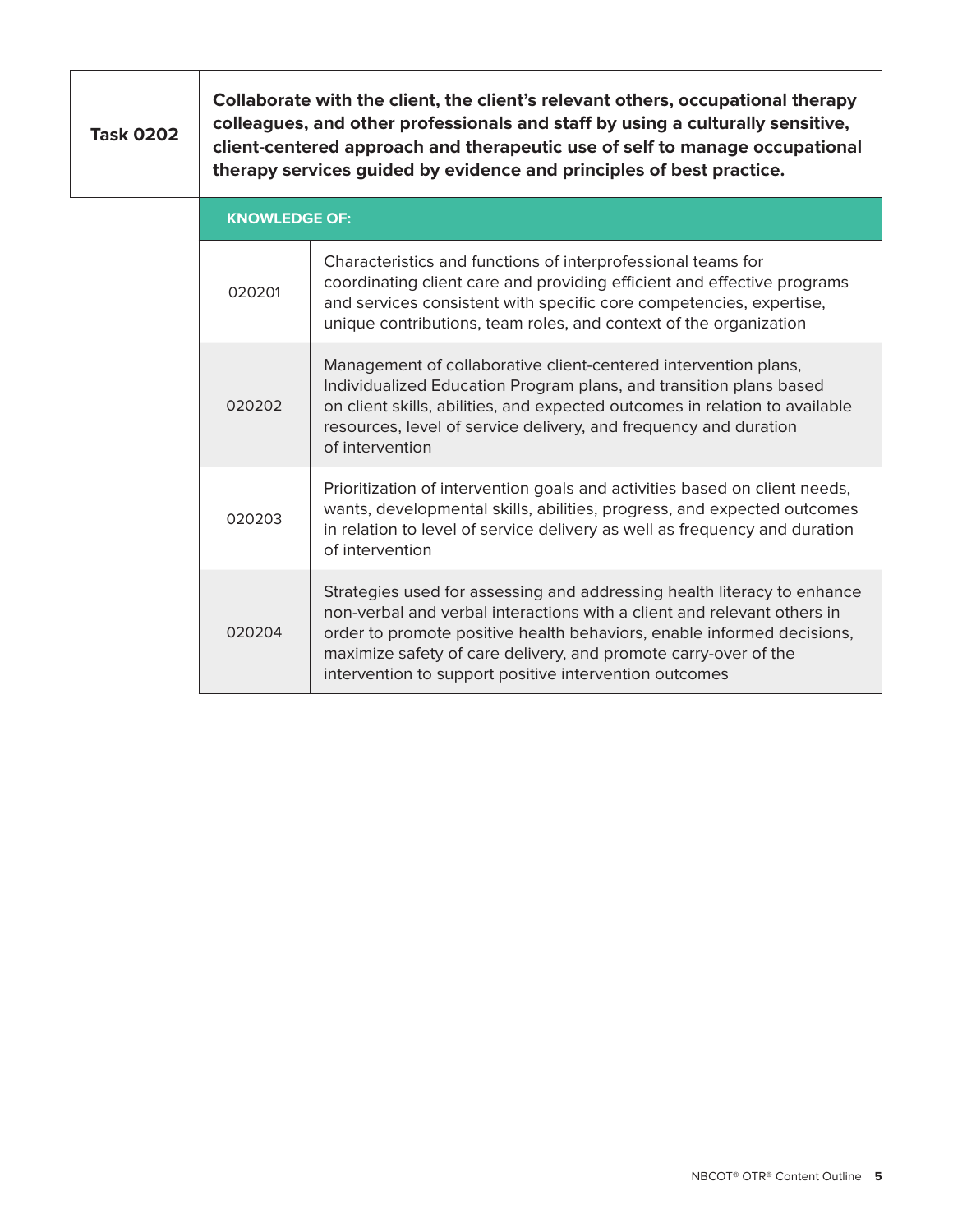| <b>Task 0203</b> | Manage the intervention plan by using clinical reasoning, therapeutic<br>use of self, and cultural sensitivity to identify, monitor, and modify the<br>intervention approach, context, or goals based on client needs, priorities,<br>response to intervention, changes in condition, reevaluation results,<br>and targeted outcomes. |                                                                                                                                                                      |
|------------------|---------------------------------------------------------------------------------------------------------------------------------------------------------------------------------------------------------------------------------------------------------------------------------------------------------------------------------------|----------------------------------------------------------------------------------------------------------------------------------------------------------------------|
|                  | <b>KNOWLEDGE OF:</b>                                                                                                                                                                                                                                                                                                                  |                                                                                                                                                                      |
|                  | 020301                                                                                                                                                                                                                                                                                                                                | Factors used for determining and managing the context and type<br>of individual and group activities for effectively supporting intervention<br>goals and objectives |
|                  |                                                                                                                                                                                                                                                                                                                                       | Methods for monitoring the effectiveness of individual and group                                                                                                     |

intervention in order to make decisions about continuation of the intervention or modifications to the intervention approach, context,

Clinical decision-making for adapting or modifying the intervention plan and prioritizing goals in response to physiological changes, behavioral reaction, emotion regulation, and developmental needs of the client

020302

020303

or goals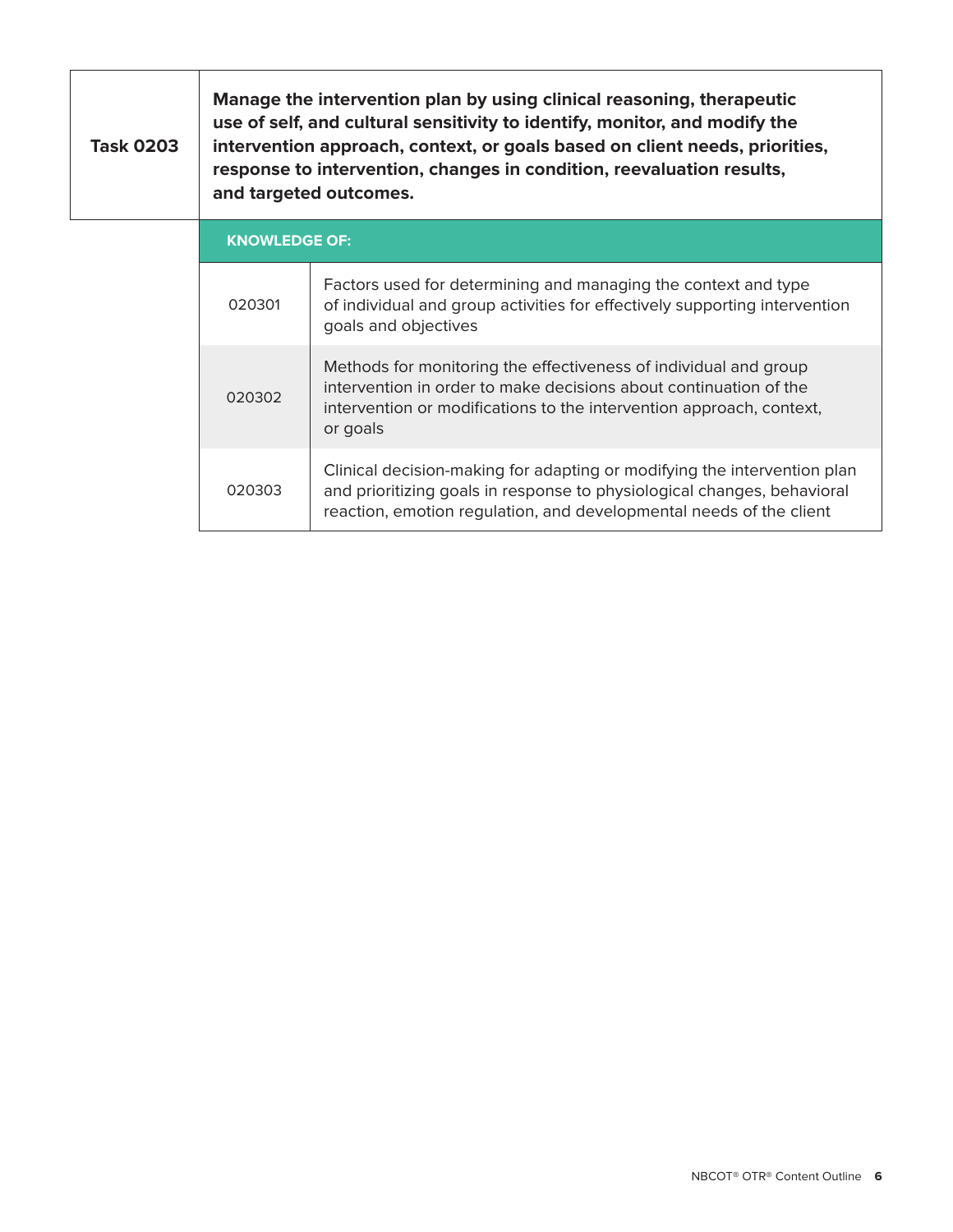# **DOMAIN INTERVENTION MANAGEMENT** Select interventions for managing a client-centered plan throughout the occupational therapy process

| <b>Task 0301</b> | Incorporate methods and techniques as an adjunct to interventions in order<br>to facilitate healing and enhance engagement in occupation-based activities. |                                                                                                                                                                                                                                                                                                                                                                                  |
|------------------|------------------------------------------------------------------------------------------------------------------------------------------------------------|----------------------------------------------------------------------------------------------------------------------------------------------------------------------------------------------------------------------------------------------------------------------------------------------------------------------------------------------------------------------------------|
|                  | <b>KNOWLEDGE OF:</b>                                                                                                                                       |                                                                                                                                                                                                                                                                                                                                                                                  |
|                  | 030101                                                                                                                                                     | Methods and techniques for selecting and preparing the environment<br>to support optimal engagement in the intervention and promote goal<br>achievement                                                                                                                                                                                                                          |
|                  | 030102                                                                                                                                                     | Indications, contraindications, and precautions associated with wound<br>management, considering the characteristics of a wound, the stage<br>of wound healing, and the influence of the wound on engagement<br>in occupation as guided by evidence, best practice standards, scope<br>of practice, and state licensure practice acts in order to support<br>functional outcomes |
|                  | 030103                                                                                                                                                     | Indications, contraindications, precautions, and appropriate clinical<br>application of superficial thermal agents as guided by evidence, best<br>practice standards, scope of practice, and state licensure practice acts                                                                                                                                                       |
|                  | 030104                                                                                                                                                     | Indications, contraindications, precautions, and appropriate clinical<br>application of deep thermal, mechanical, and electrotherapeutic physical<br>agent modalities as guided by evidence, best practice standards, scope<br>of practice, and state licensure practice acts                                                                                                    |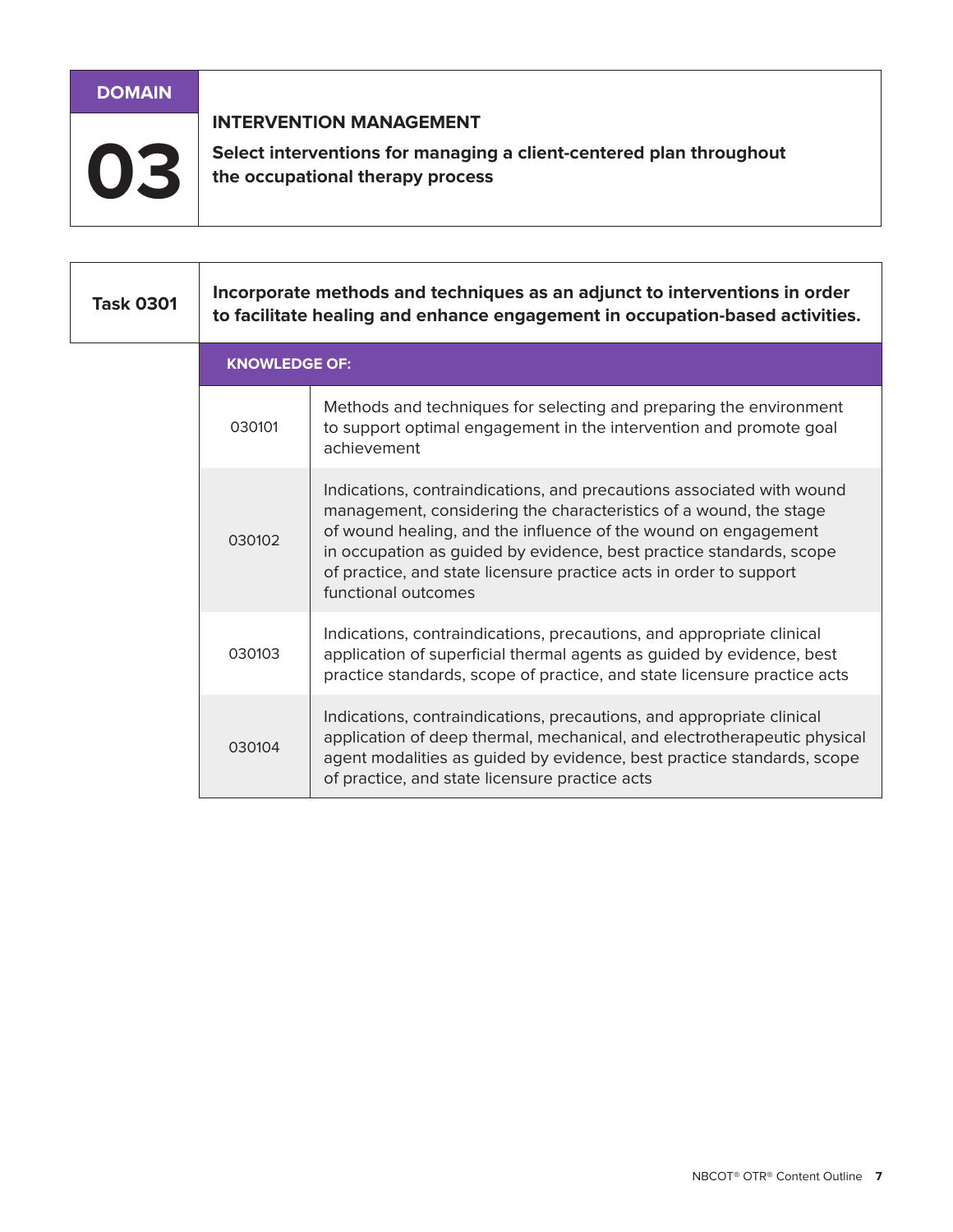**Task 0302**

**Implement occupation-based strategies to support participation in activities of daily living (ADL), instrumental activities of daily living (IADL), rest and sleep, education, work, play, leisure, and social participation across the life span.**

| <b>KNOWLEDGE OF:</b> |                                                                                                                                                                                                                                                                                                                                                             |  |
|----------------------|-------------------------------------------------------------------------------------------------------------------------------------------------------------------------------------------------------------------------------------------------------------------------------------------------------------------------------------------------------------|--|
| 030201               | Interventions for supporting leisure and play-based exploration and<br>participation consistent with client interests, needs, goals, and context                                                                                                                                                                                                            |  |
| 030202               | Methods for grading an activity, task, or technique based on level of<br>development, client status, response to intervention, and client needs                                                                                                                                                                                                             |  |
| 030203               | Methods for facilitating individual and group participation in shared<br>tasks or activities consistent with the type, function, format, context,<br>goals, and stage of the group                                                                                                                                                                          |  |
| 030204               | Interventions to support optimal sensory arousal, and visual motor,<br>cognitive, or perceptual processing for supporting engagement<br>in meaningful occupations consistent with developmental level,<br>neuromotor status, mental health, cognitive level, psychosocial skills<br>and abilities, task characteristics, context, and environmental demands |  |
| 030205               | Compensatory and remedial strategies for managing cognitive<br>and perceptual deficits or intellectual disabilities                                                                                                                                                                                                                                         |  |
| 030206               | Adaptive and preventive strategies for optimal engagement in<br>occupation consistent with developmental level, neuromotor status,<br>and condition                                                                                                                                                                                                         |  |
| 030207               | Intervention strategies and techniques used to facilitate oral motor<br>skills for drinking, eating, and swallowing consistent with developmental<br>level, client condition, caregiver interaction, and mealtime environment<br>and context                                                                                                                |  |
| 030208               | Prevocational, vocational, and transitional services, options,<br>and resources for supporting strengths, interests, employment, and<br>lifestyle goals of the adolescent, middle-aged, and older adult client                                                                                                                                              |  |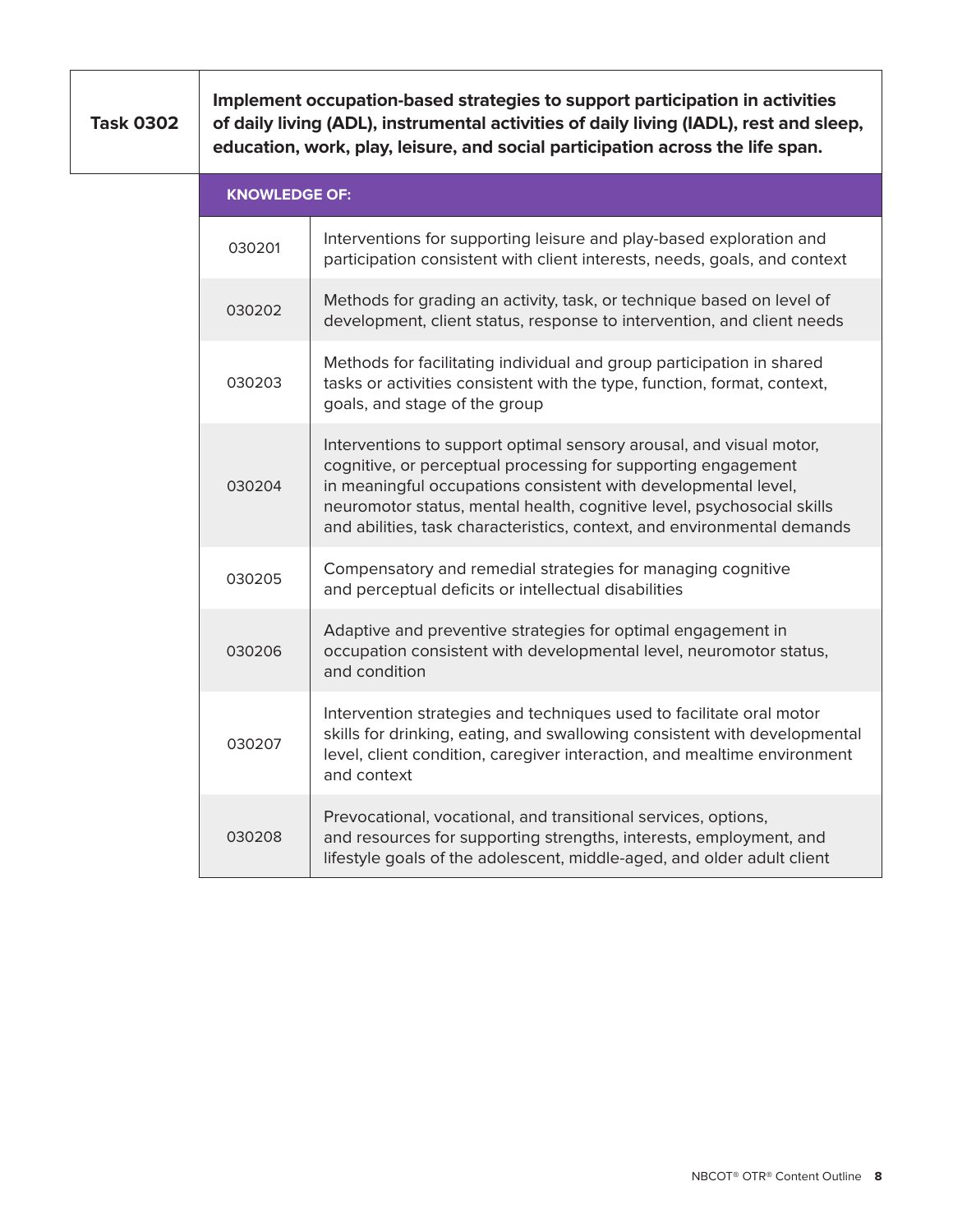| <b>Task 0303</b> | Manage interventions for improving range of motion, strength, activity<br>tolerance, sensation, postural control, and balance based on neuromotor<br>status, cardiopulmonary response, and current stage of recovery or condition<br>in order to support occupational performance. |                                                                                                                                                                                                                                                                                                       |
|------------------|------------------------------------------------------------------------------------------------------------------------------------------------------------------------------------------------------------------------------------------------------------------------------------|-------------------------------------------------------------------------------------------------------------------------------------------------------------------------------------------------------------------------------------------------------------------------------------------------------|
|                  | <b>KNOWLEDGE OF:</b>                                                                                                                                                                                                                                                               |                                                                                                                                                                                                                                                                                                       |
|                  | 030301                                                                                                                                                                                                                                                                             | Methods for grading various types of therapeutic exercise and<br>conditioning programs consistent with indications and precautions<br>for strengthening muscles, increasing endurance, improving range<br>of motion and coordination, and increasing joint flexibility in relation<br>to task demands |
|                  | 030302                                                                                                                                                                                                                                                                             | Methods and strategies used to develop, implement, and manage<br>sensory and motor reeducation, pain management, desensitization,<br>edema reduction, and scar management programs                                                                                                                    |
|                  | 030303                                                                                                                                                                                                                                                                             | Techniques and activities for promoting or improving postural stability,<br>facilitating dynamic balance, and teaching proper body mechanics<br>and efficient breathing patterns during functional tasks to support<br>engagement in occupation                                                       |

| <b>Task 0304</b> | Apply anatomical, physiological, biomechanical, and healing principles<br>to select or fabricate orthotic devices, and provide training in the use<br>of orthotic and prosthetic devices by using critical thinking and problem-<br>solving as related to a specific congenital anomaly or type of injury, current<br>condition, or disease process in order to support functional outcomes. |
|------------------|----------------------------------------------------------------------------------------------------------------------------------------------------------------------------------------------------------------------------------------------------------------------------------------------------------------------------------------------------------------------------------------------|
|                  | KNOWLEDGE OF:                                                                                                                                                                                                                                                                                                                                                                                |

r

| <b>KNOWLEDGE OF:</b> |                                                                                                                                                                                                                |
|----------------------|----------------------------------------------------------------------------------------------------------------------------------------------------------------------------------------------------------------|
| 030401               | Types and functions of immobilization, mobilization, restriction,<br>and non-articular orthoses for managing specific conditions                                                                               |
| 030402               | Influence of anatomical, physiological, biomechanical, and healing<br>principles on orthotic selection, design, fabrication, and modification                                                                  |
| 030403               | Methods and techniques for training in the safe and effective use<br>of orthotic and prosthetic devices consistent with prioritized needs,<br>goals, and task demands in order to optimize or enhance function |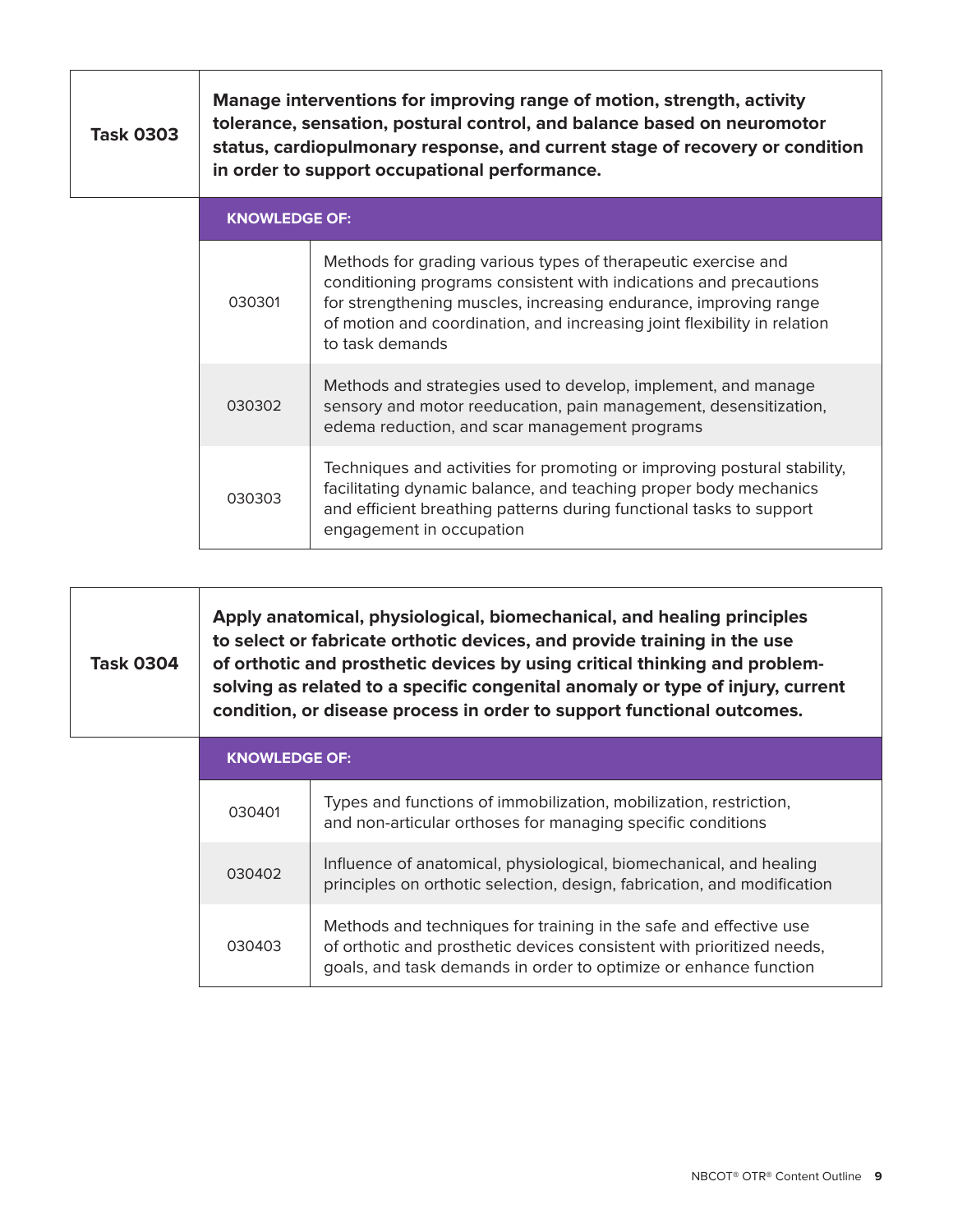| <b>Task 0305</b> | Select assistive technology options, adaptive devices, mobility aids, and<br>other durable medical equipment, considering the client's developmental,<br>physical, functional, cognitive, and mental health status; prioritized needs;<br>task demands; and context to enable participation in meaningful occupation. |
|------------------|-----------------------------------------------------------------------------------------------------------------------------------------------------------------------------------------------------------------------------------------------------------------------------------------------------------------------|
|------------------|-----------------------------------------------------------------------------------------------------------------------------------------------------------------------------------------------------------------------------------------------------------------------------------------------------------------------|

т

| <b>KNOWLEDGE OF:</b> |                                                                                                                                                                                    |
|----------------------|------------------------------------------------------------------------------------------------------------------------------------------------------------------------------------|
| 030501               | Factors related to measuring, selecting, monitoring fit of, and<br>recommending modifications to seating systems, positioning devices,<br>and mobility aids                        |
| 030502               | Characteristics and features of high- and low-tech assistive technology<br>for supporting engagement in meaningful occupation                                                      |
| 030503               | Mobility options, vehicle adaptations, and alternative devices<br>for supporting participation in community mobility                                                               |
| 030504               | Training methods and other factors influencing successful use and<br>maintenance of commonly used assistive technology options, adaptive<br>devices, and durable medical equipment |

| <b>Task 0306</b> | Recommend environmental modifications guided by an occupation-based<br>model, disability discrimination legislation, and accessibility guidelines and<br>standards to support participation in occupation consistent with a client's<br>physical needs, emotion regulation, cognitive and developmental status,<br>context, and task demands. |
|------------------|-----------------------------------------------------------------------------------------------------------------------------------------------------------------------------------------------------------------------------------------------------------------------------------------------------------------------------------------------|
|------------------|-----------------------------------------------------------------------------------------------------------------------------------------------------------------------------------------------------------------------------------------------------------------------------------------------------------------------------------------------|

| <b>KNOWLEDGE OF:</b> |                                                                                                                                                                                                                                           |
|----------------------|-------------------------------------------------------------------------------------------------------------------------------------------------------------------------------------------------------------------------------------------|
| 030601               | Principles of ergonomics and universal design for identifying,<br>recommending, and implementing reasonable accommodations and<br>features in the workplace, home, and public spaces in order to optimize<br>accessibility and usability  |
| 030602               | Processes and procedures for identifying, recommending, and<br>implementing modifications in the workplace, home, and public spaces,<br>considering the interaction among client factors, contexts, roles, task<br>demands, and resources |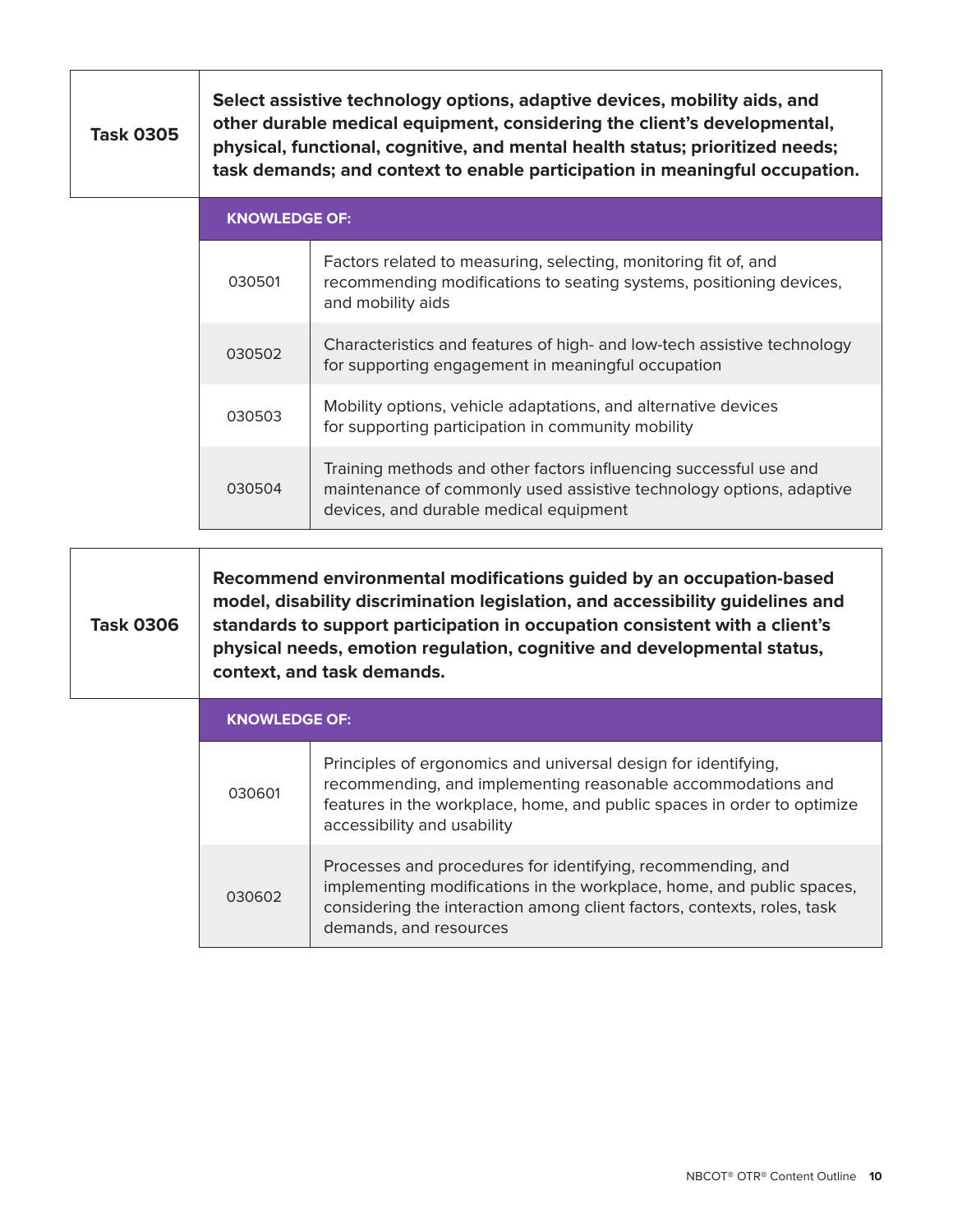| DOMAIN | <b>COMPETENCY AND PRACTICE MANAGEMENT</b>                                                                                                                         |
|--------|-------------------------------------------------------------------------------------------------------------------------------------------------------------------|
| 04     | Manage professional activities of self and relevant others as guided by<br>evidence, regulatory compliance, and standards of practice to promote<br>quality care. |

| <b>Task 0401</b> | Manage professional development activities and competency assessment<br>tasks by using evidence-based strategies and approaches in order to provide<br>safe, effective, and efficient programs and services. |                                                                                                                                                                                                                                   |
|------------------|--------------------------------------------------------------------------------------------------------------------------------------------------------------------------------------------------------------|-----------------------------------------------------------------------------------------------------------------------------------------------------------------------------------------------------------------------------------|
|                  | <b>KNOWLEDGE OF:</b>                                                                                                                                                                                         |                                                                                                                                                                                                                                   |
|                  | 040101                                                                                                                                                                                                       | Methods for defining a clinical question and performing a critical<br>appraisal to support evidence-based practice                                                                                                                |
|                  | 040102                                                                                                                                                                                                       | Methods for applying continuous quality improvement processes<br>and procedures to occupational therapy service delivery                                                                                                          |
|                  | 040103                                                                                                                                                                                                       | Methods for evaluating, monitoring, and documenting service<br>competency and professional development needs of self and assigned<br>personnel based on scope of practice and certification standards for<br>occupational therapy |
|                  | 040104                                                                                                                                                                                                       | Methods for developing, analyzing, and applying evidence that supports<br>occupation-based programming to advance positive health outcomes<br>for individuals, groups, and specific populations                                   |
|                  | 040105                                                                                                                                                                                                       | Application of ethical decision-making and professional behaviors<br>guided by the NBCOT standards of practice and Code of Conduct                                                                                                |

٦